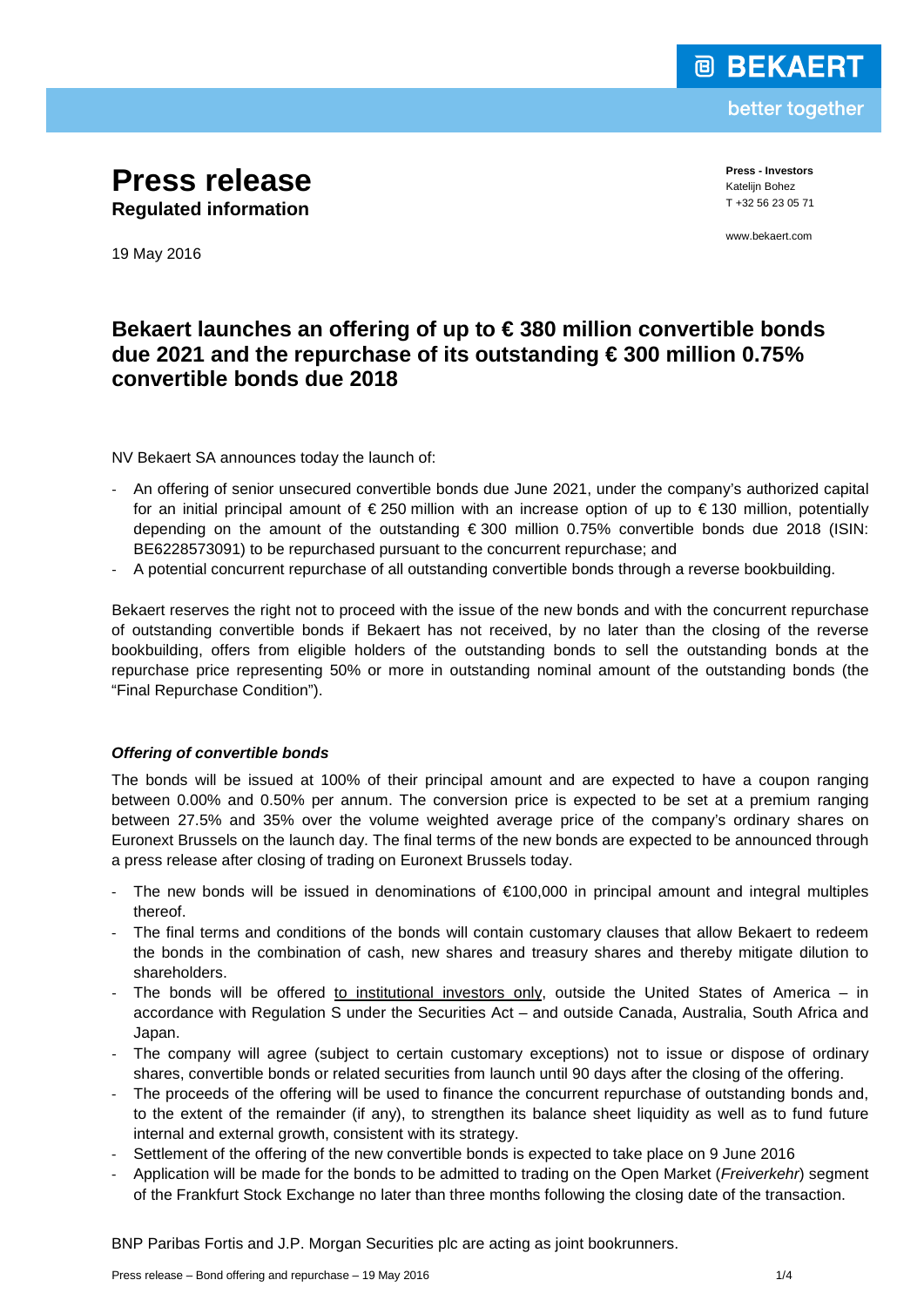## *Repurchase of the outstanding convertible bonds*

Concurrently with the offering, the joint bookrunners are assisting Bekaert in carrying out a reverse bookbuilding process to invite the holders of its outstanding convertible bonds due 2018 to submit offers to sell their bonds to the company for cash.

The concurrent repurchase is not open to any persons located or resident in the United States (or that are otherwise US persons in accordance with Regulation S under the US Securities Act 1933), or persons acting for the account or benefit of such persons, or in any other jurisdiction where participation in the concurrent repurchase would be unlawful.

The company may decide to repurchase the outstanding bonds tendered subject to the settlement of the new bonds. The company further reserves the right not to proceed with the issue of the bonds and with the concurrent repurchase if the Final Repurchase Condition is not satisfied.

Holders accepting the invitation will be eligible to receive a cash consideration equal to the closing price of the outstanding bonds prior to the launch of the offer, adjusted for variations in the price of the ordinary shares of the company on the launch day, plus a tender premium. In addition, the company will pay interest accrued on the outstanding bonds from - and including - the immediately preceding interest payment date to - but excluding - the settlement date of the concurrent repurchase.

Any outstanding bonds repurchased (if any) will be cancelled after settlement by the company in accordance with their terms and conditions. Pursuant to Condition 6 (b) of the outstanding bonds, if at any time there shall have been exercised and/or purchased (and corresponding cancellations and/or redemptions effected) in respect of 85% or more in principal amount of the outstanding bonds originally issued, the company may redeem such outstanding bonds in whole but not in part at their principal amount, together with accrued and unpaid interest to such date (and the company intends to exercise this right if the aggregate amount of outstanding bonds repurchased pursuant to the concurrent repurchase (if any) exceeds this threshold).

Settlement of the concurrent repurchase is expected to take place on 14 June 2016.

## *Consent solicitation*

If the Final Repurchase Condition is met but the aggregate nominal amount of the outstanding bonds for which offers from eligible holders of outstanding bonds to sell the outstanding bonds at the repurchase price have been received by no later than the closing of the reverse bookbuilding is below 85% in principal amount of the outstanding bonds originally issued, a general meeting of bondholders will take place to align the definition of "Material Subsidiary" between the new bonds and the outstanding bonds.

This general meeting will be asked to resolve upon a resolution to amend the definition of 'Material Subsidiary' contained within the terms and conditions of the outstanding bonds so as to permit the company to carve [the](http://www.bekaert.com/en/about-us/news-room/news/bekaert-and-ontario-teachers-pension-plan-announce-merger-of-the-global-ropes-and-advanced-cords-businesses-of-bekaert-and-bridon)  [intended Bridon-Bekaert Ropes Group](http://www.bekaert.com/en/about-us/news-room/news/bekaert-and-ontario-teachers-pension-plan-announce-merger-of-the-global-ropes-and-advanced-cords-businesses-of-bekaert-and-bridon) out so that, as a consequence, such definition mirrors the definition of material subsidiary in the new bonds.

The meeting, if convened, is scheduled to take place on 9 June 2016.

Holders of the outstanding bonds that offer to sell their outstanding bonds in the reverse bookbuilding will be deemed to have irrevocably undertaken to participate to the meeting and to vote in favour of the resolution at the meeting. Please refer to the Participation Solicitation Memorandum, that is expected to be published on or around 24 May 2016 in relation to the meeting for details on how to participate.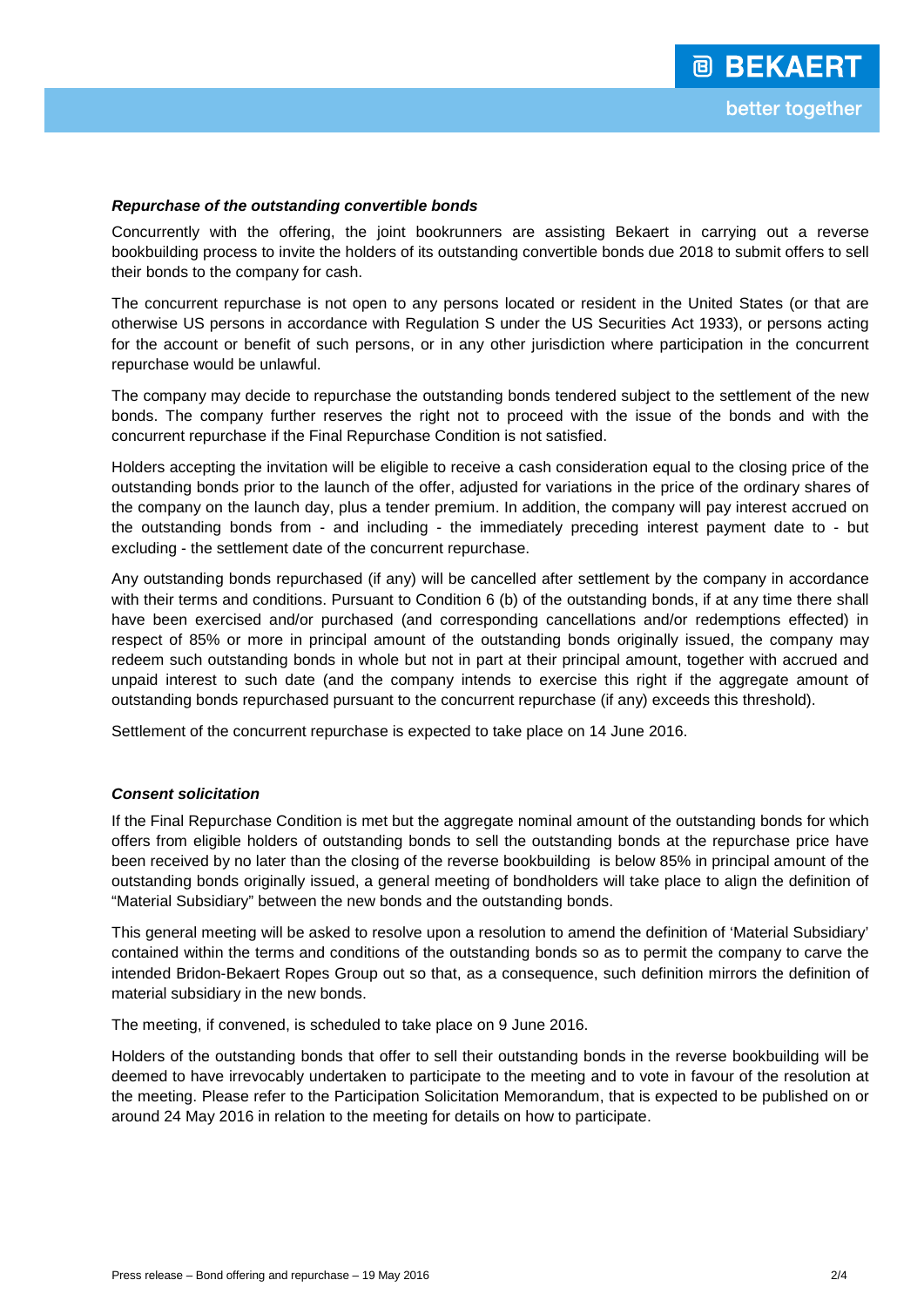#### **Disclaimer**

This press release may contain forward-looking statements. Such statements reflect the current views of management regarding future events, and involve known and unknown risks, uncertainties and other factors that may cause actual results to be materially different from any future results, performance or achievements expressed or implied by such forward-looking statements. Bekaert is providing the information in this press release as of this date and does not undertake any obligation to update any forward-looking statements contained in this press release in light of new information, future events or otherwise. Bekaert disclaims any liability for statements made or published by third parties and does not undertake any obligation to correct inaccurate data, information, conclusions or opinions published by third parties in relation to this or any other press release issued by Bekaert.

#### **Profile**

Bekaert [\(www.bekaert.com\)](http://www.bekaert.com/) is a world market and technology leader in steel wire transformation and coating technologies. We pursue to be the preferred supplier for our steel wire products and solutions by continuously delivering superior value to our customers worldwide. Bekaert (Euronext Brussels: BEKB) is a global company with almost 30 000 employees worldwide, headquarters in Belgium and € 4.4 billion in annual revenue.